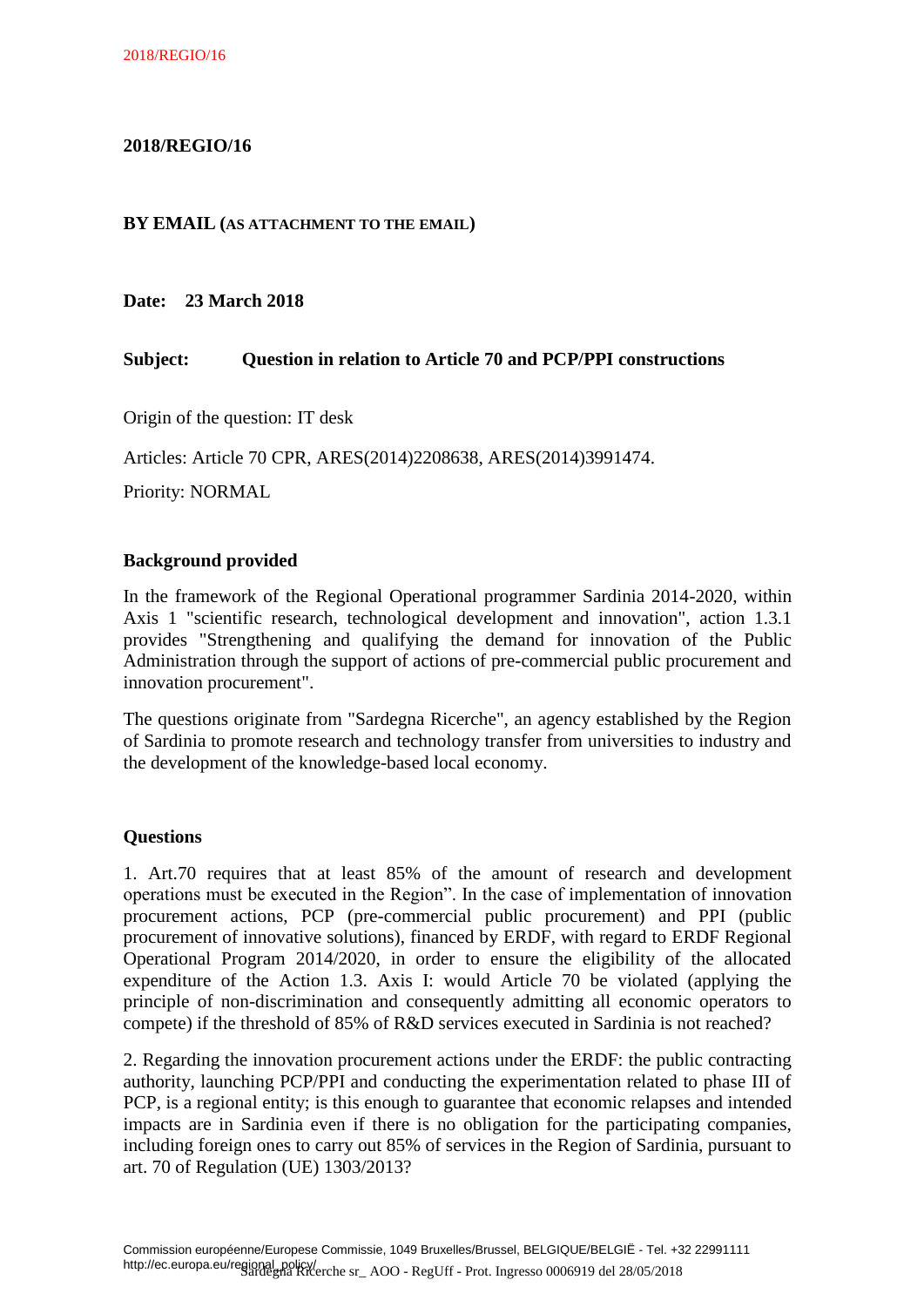3. Could you confirm that it is not necessary, in this case of public procurement actions, to activate the authorization procedure of the Monitoring Committee (MC) foreseen for the R&D contracts that are carried out outside the regional territory, in accordance with the provisions of art. 70?

# **Reply**

Geographic limitations related to the location of the suppliers or the implementation of the R&D services by the suppliers should not be included in the tender documentation on the basis of Article 70 CPR. Such limitations would not be in compliance with the fundamental principles of the Treaty and would lead to the expenditure being later found ineligible *(See results of the consultation with the Legal Service in connection with a similar case in the Puglia region in 2014 (ref. ARES(2014)2208638, ARES(2014)3991474))*. Taking this into account, the questions of the Italian authorities can be answered as follows:

1. Article 70(1) CPR sets out as a general rule that "*operations supported by the ESI Funds (…) shall be located in the programme area*". Article 70(2) CPR sets out that "*the managing authority may accept that an operation is implemented outside the programme area but within the Union, provided that*", among others, "*(b) the total amount allocated under the programme to operations located outside the programme area does not exceed 15 % of the support from the ERDF, Cohesion Fund and EMFF at the level of the priority<sup>1</sup> (…)"*. **It is therefore important to highlight that the 15% ceiling is not set out at the level of the operation, but should be complied with at the level of the priority axis for the ERDF**.

It is not clear from the background description provided how the 'operation' is defined in the case at stake and consequently what the location of the operation is. The location of the operation would depend on the concrete content of the operation. The fact that it involves activities like prototype testing that may not be carried out within the programme area does not necessarily mean that the operation as a whole cannot be considered as being located in the programme area.

2. Again, the reply to the question depends on how exactly the operation is designed. It should also be recalled that the 15% limit (when applicable) applies at the level of the priority and not at the level of the operation. The conditions applicable to these operations must respect individually the fundamental principles of the Treaty as set out above.

There is no rule in the CPR on the location of the beneficiaries. Thus, a beneficiary located either within or outside the programme area may implement an operation within the programme area or for the benefit of the programme area. Furthermore, the location of the suppliers to the beneficiary would not necessarily influence the location of the operation. Therefore the fact that the beneficiary (i.e. the contracting authority) is a regional entity is not enough in itself to guarantee that economic relapses and intended impacts are in Sardinia.

Article 125 CPR states that "*(3) as regards the selection of operations, the managing authority shall (…) (c) ensure that the beneficiary is provided with a document setting out the conditions for support for each operation including the specific requirements concerning the products or services to be delivered under the operation (…)*". It is to the

**<sup>.</sup>** <sup>1</sup> The provision was changed in the context of the omnibus for operations supported under TO 1, but the ceiling remains applicable under para. 2.